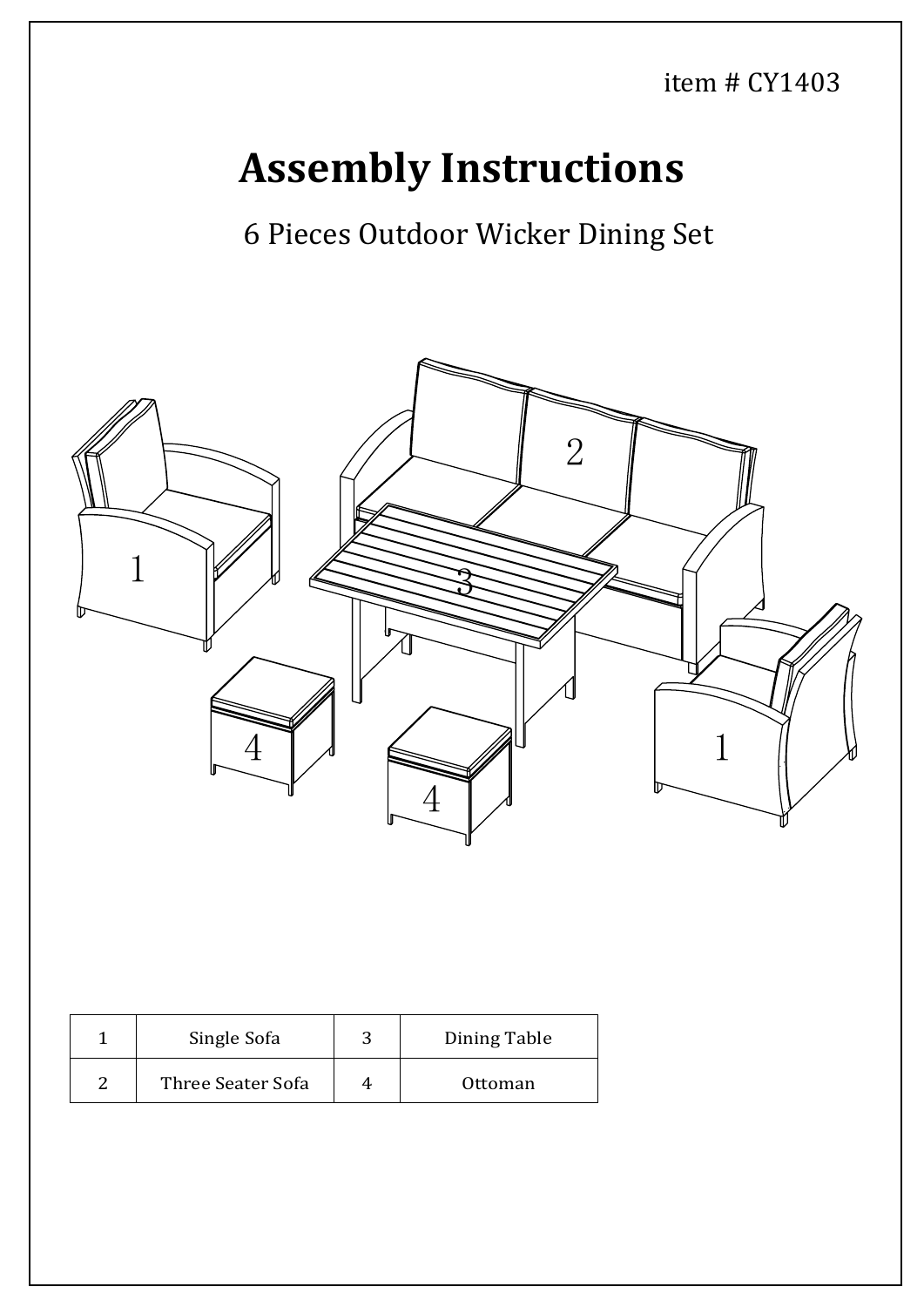

| Part | Description    | Quantity | Part      | Description  | Quantity |  |
|------|----------------|----------|-----------|--------------|----------|--|
| #1   | Allen Wrench   | 2        | <b>BB</b> | Washer       | 79       |  |
| #2   | Ratchet Wrench |          | CC        | M6*30 Bolt   | 31       |  |
| #3   | Hex Wrench     |          | DD        | $M6*50$ Bolt | 24       |  |
| AA   | Pin            | 6        | EE        | Nut          | 24       |  |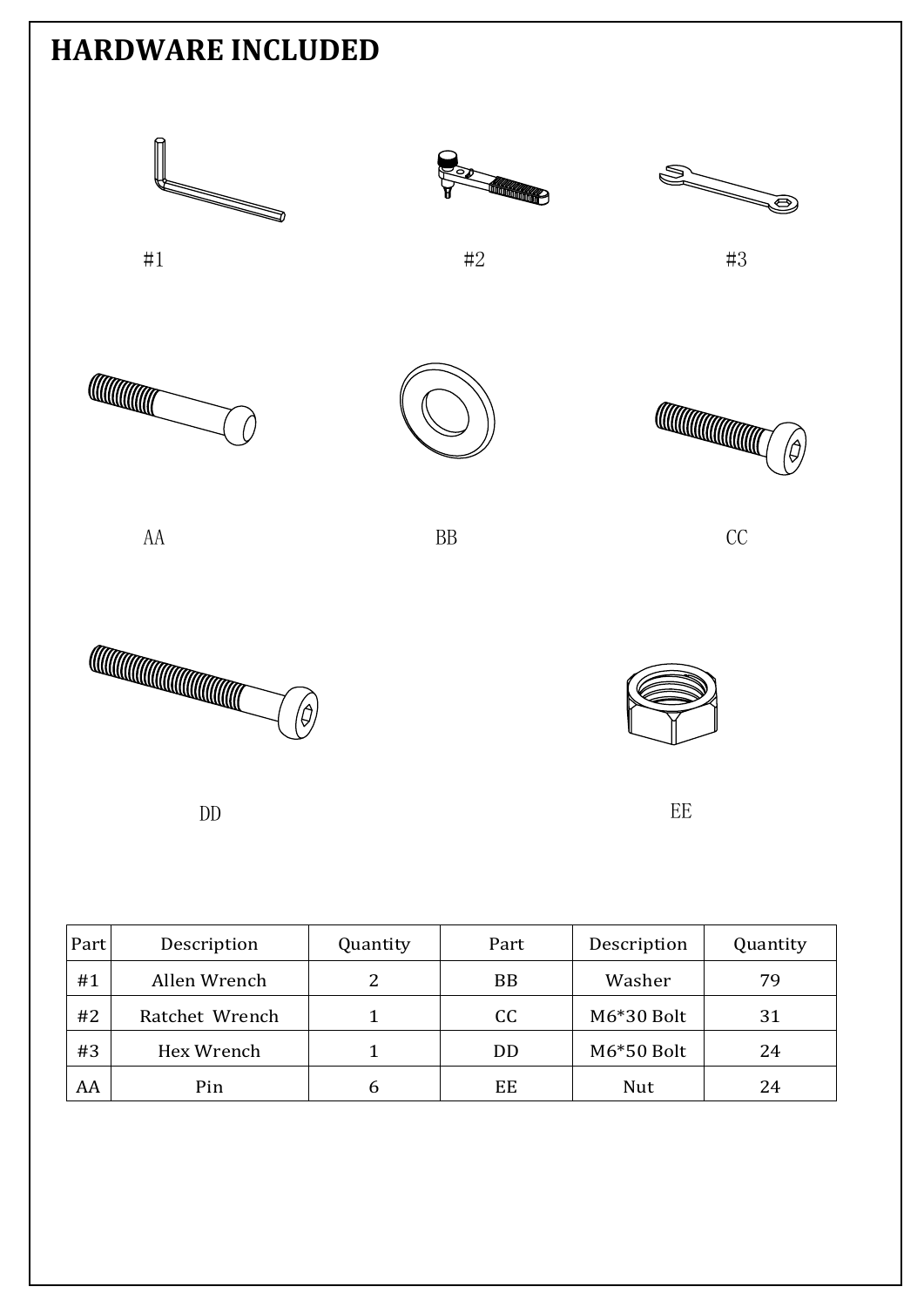## PACKAGE CONTENTS

| Part                      | <b>Description</b>                   | Image | Quantity     | Part                      | Description                                   | Image | Quantity                |
|---------------------------|--------------------------------------|-------|--------------|---------------------------|-----------------------------------------------|-------|-------------------------|
| $\boldsymbol{\mathsf{A}}$ | <b>Left Armrest</b>                  |       | $\mathbf{3}$ | $\bf{I}$                  | <b>Table Connecting</b><br>Panel              |       | $\mathbf 1$             |
| $\, {\bf B}$              | <b>Right Armrest</b>                 |       | $\mathbf{3}$ | $\mathbf{J}$              | Ottoman Top                                   |       | $\bf 2$                 |
| $\mathbf C$               | <b>Single Chair Seat</b>             |       | $\bf 2$      | $\bf K$                   | <b>Ottoman Side</b><br><b>Panel with Legs</b> |       | $\boldsymbol{4}$        |
| $\mathbf D$               | <b>Single Chair Back</b>             |       | $\bf 2$      | ${\bf L}$                 | Ottoman Front/<br><b>Back Panel</b>           |       | $\overline{\mathbf{4}}$ |
| ${\bf E}$                 | 3-Seat Sofa Seat                     |       | $\mathbf{1}$ | $\boldsymbol{\mathrm{M}}$ | <b>Seat Cushion</b>                           |       | $\overline{\mathbf{5}}$ |
| F                         | 3-Seat Sofa Back                     |       | $\mathbf{1}$ | N                         | <b>Back Cushion</b>                           |       | 5.                      |
| $\bf G$                   | <b>Table Top</b>                     |       | $\mathbf{1}$ | $\bf{0}$                  | <b>Ottoman Cushion</b>                        |       | $\mathbf{2}$            |
| $\, {\bf H}$              | <b>Table Side Panel</b><br>with Legs |       | $\bf 2$      |                           |                                               |       |                         |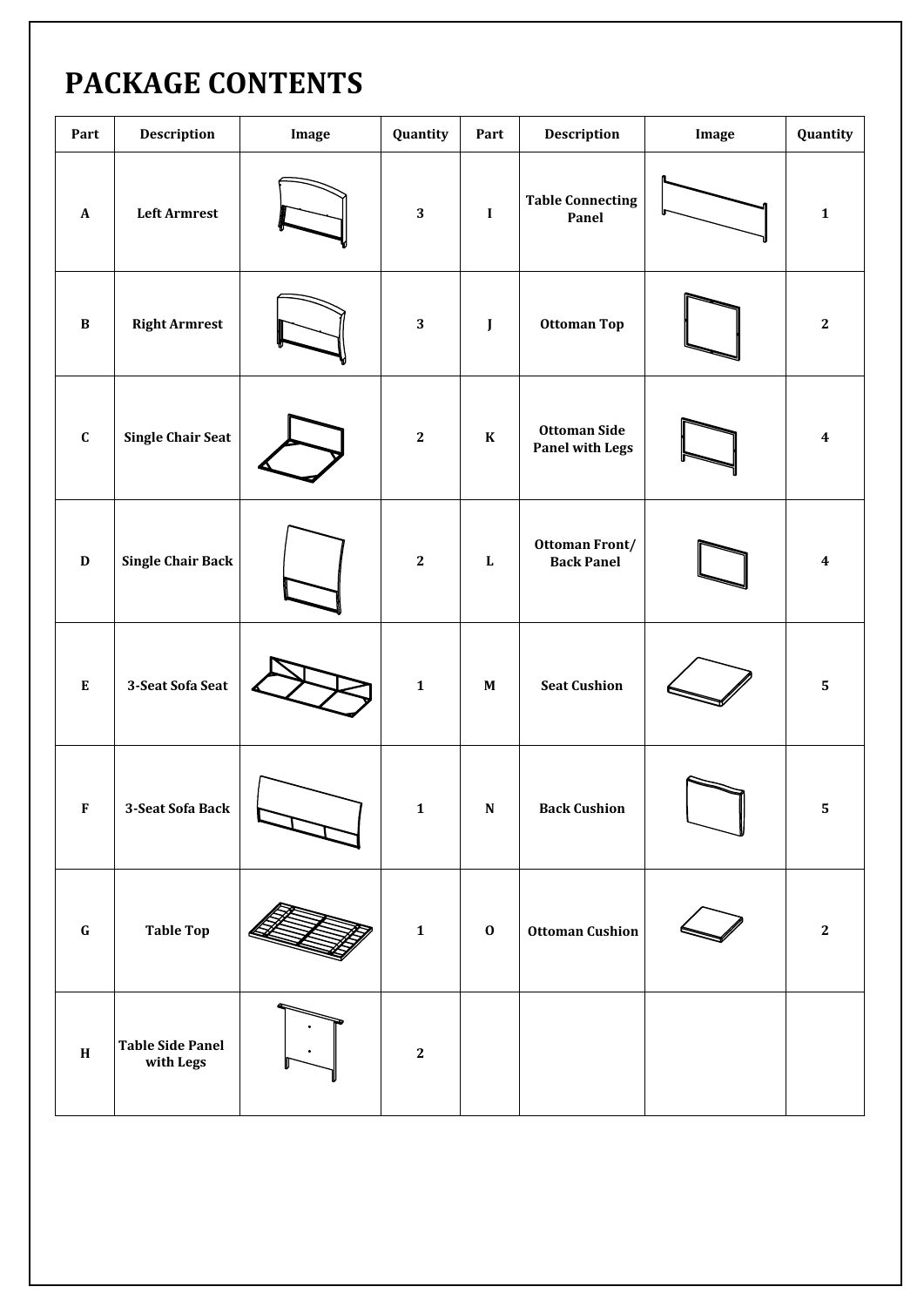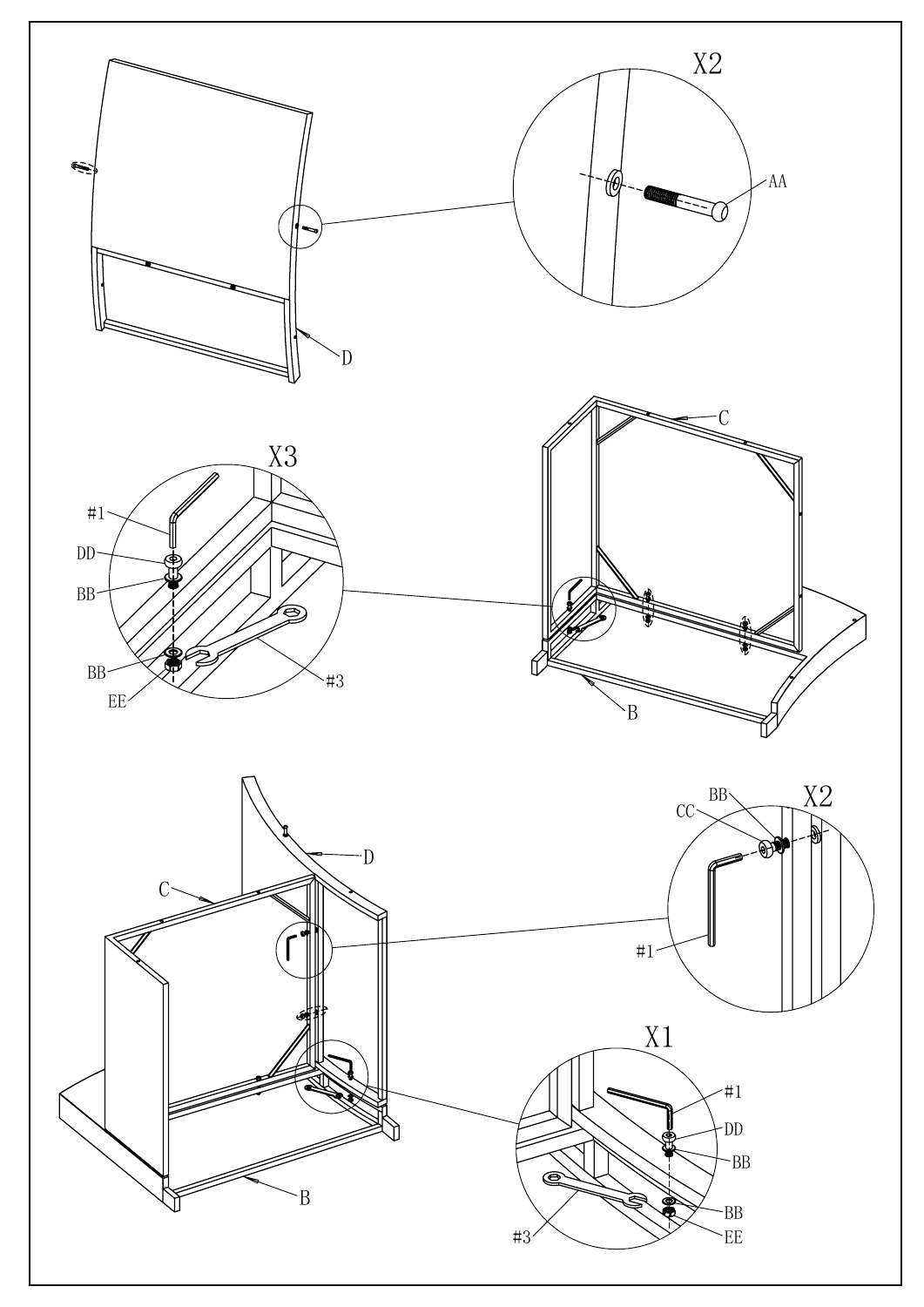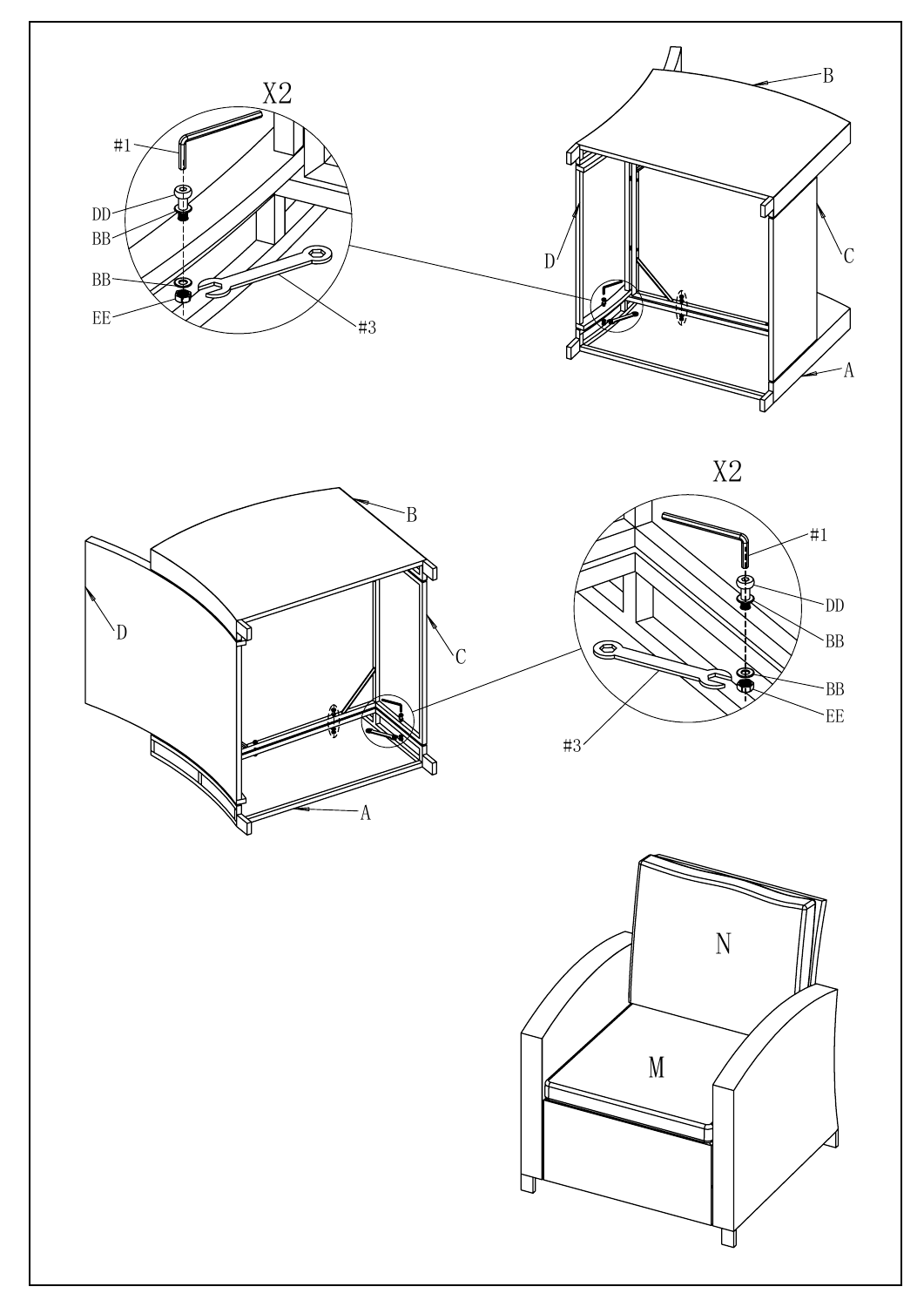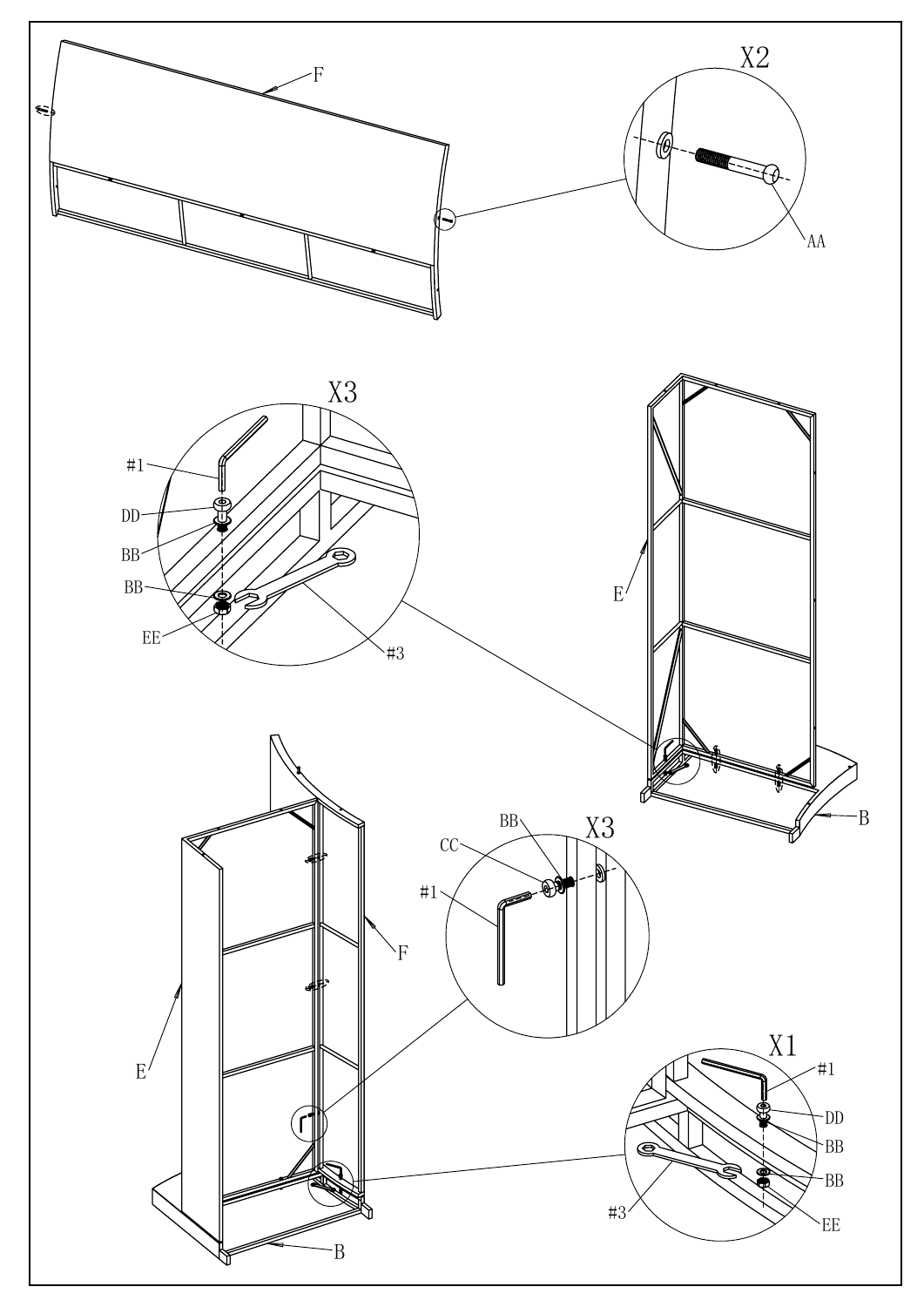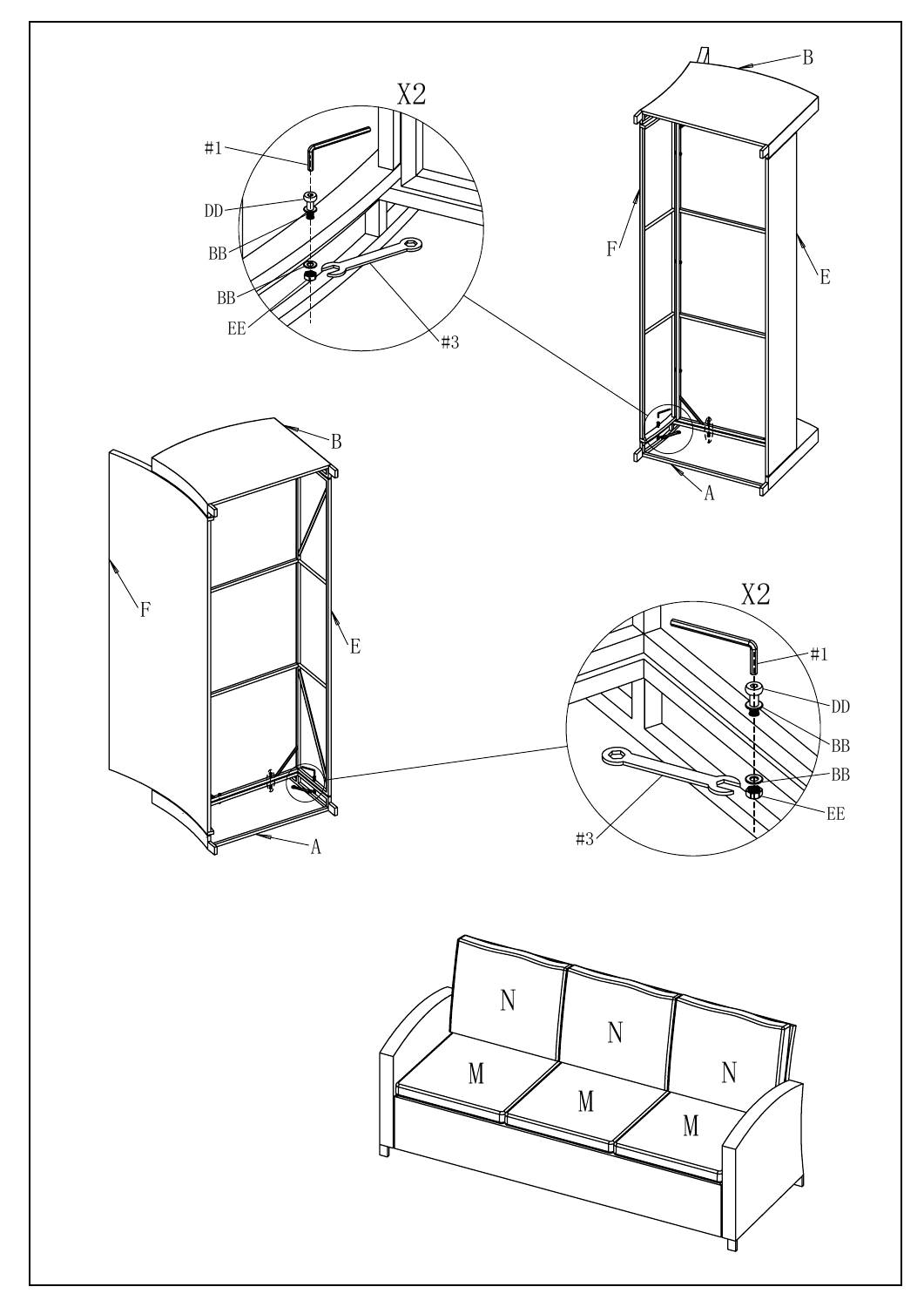